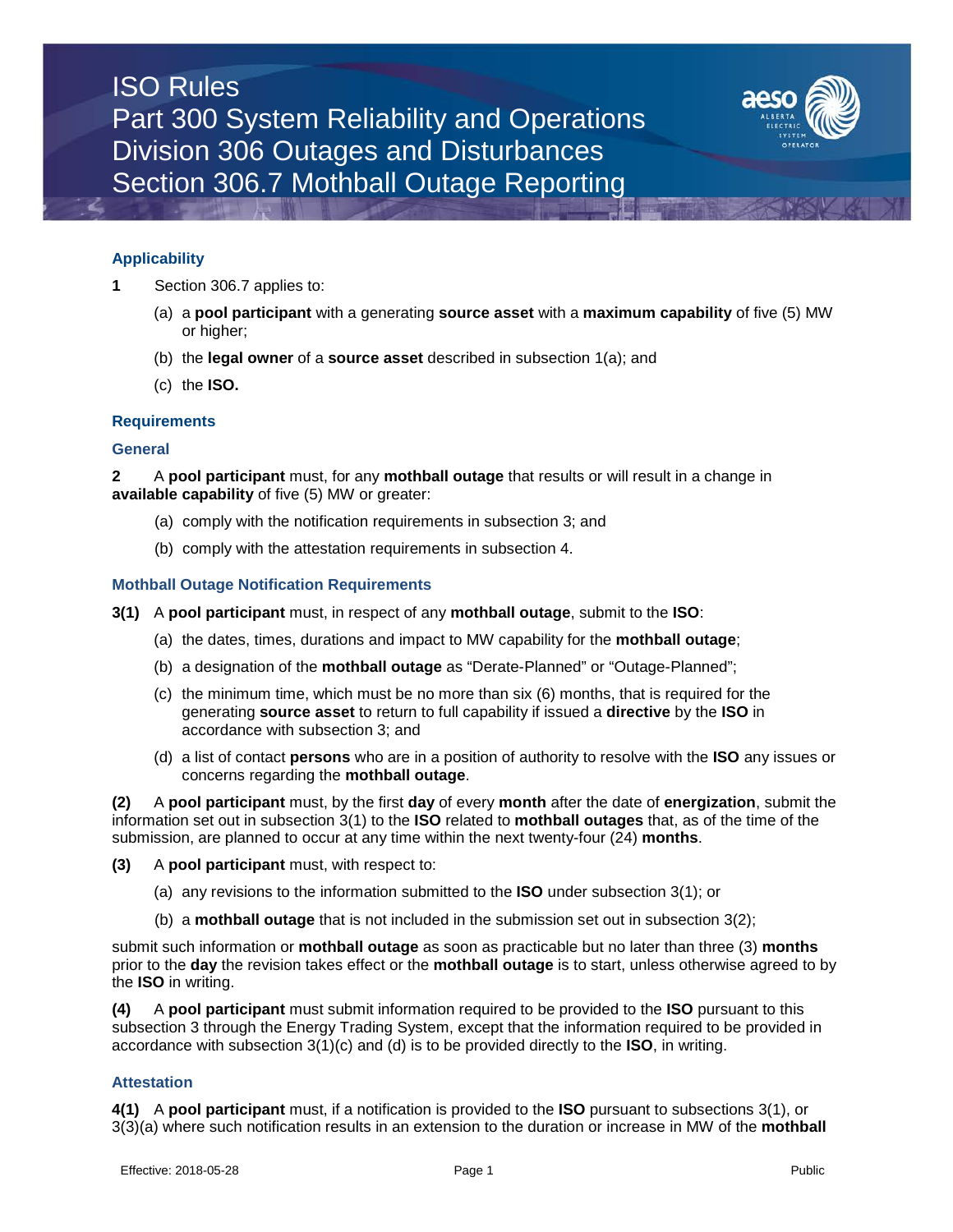# ISO Rules Part 300 System Reliability and Operations Division 306 Outages and Disturbances Section 306.7 Mothball Outage Reporting



**outage** originally submitted pursuant to subsection 3(1), provide an attestation to the **ISO** from a corporate officer of the **pool participant** of the **source asset** that:

- (a) based on its reasonable assessment of forecast market prices and market conditions at the time the attestation is provided, such forecast market prices and market conditions are insufficient to recover avoidable costs for the **source asset** for the duration of the **mothball outage**; and
- (b) the **mothball outage** will be cancelled if, based on its reasonable assessment of forecast market prices and market conditions, such forecast market prices and market conditions become sufficient to recover avoidable costs for the **source asset** for the remaining duration of the **mothball outage**.
- **4(2)** A **pool participant** must provide an attestation in accordance with subsection 4(1):
	- (a) on the **day** that a notification is provided to the **ISO** pursuant to subsections 3(1) or 3(3)(a), if such notification is received after May 28, 2018; and
	- (b) when the notification pursuant to subsections 3(1) or 3(3)(a) is provided to the **ISO** more than three (3) **months** prior to the **day** the **mothball outage** is planned to start, on the last **business day** that is three (3) **months** prior to the **day** the **mothball outage** is planned to start.

4(3) A **pool participant** must, if it is not the **legal owner** of the **source asset**, provide to the **ISO** on the **day** that the **pool participant** submits an attestation in accordance with subsection 4(2), an attestation from the **legal owner** of a **source asset** that the avoidable costs provided to the **pool participant** in accordance with subsection 8(a) are accurate.

## **Cancellation of Mothball Outage**

**5(1)** A **pool participant** must provide the **ISO** with a minimum of three (3) **months**' written notice prior to cancelling a **mothball outage**.

**(2)** A **pool participant** must cancel a **mothball outage** no later than twenty-four (24) months after the date of commencement of the **mothball outage**, unless otherwise agreed to by the **ISO**, in writing.

- **(3)** A **pool participant** must take one of the following actions upon cancelling a mothball outage:
	- (a) return the generating **source asset** to service; or
	- (b) terminate the **supply transmission service** contract for the generating **source asset**.
- **(4)** A **pool participant** must not:
	- (a) schedule a **planned outage** immediately after a **mothball outage**; or
	- (b) schedule a **mothball outage** less than three (3) months after a previous **mothball outage**.

### **Authority to Issue an Outage Cancellation Directive**

- **6(1)** The **ISO** may, if after:
	- (a) completing the procedures set out in subsections 7(2) through 7(5) the **ISO** determines that there remains:
		- (i) an immediate need on a short term basis for services provided by certain **source assets** to maintain the necessary level of **reliability** or **adequacy**, as the case may be; and